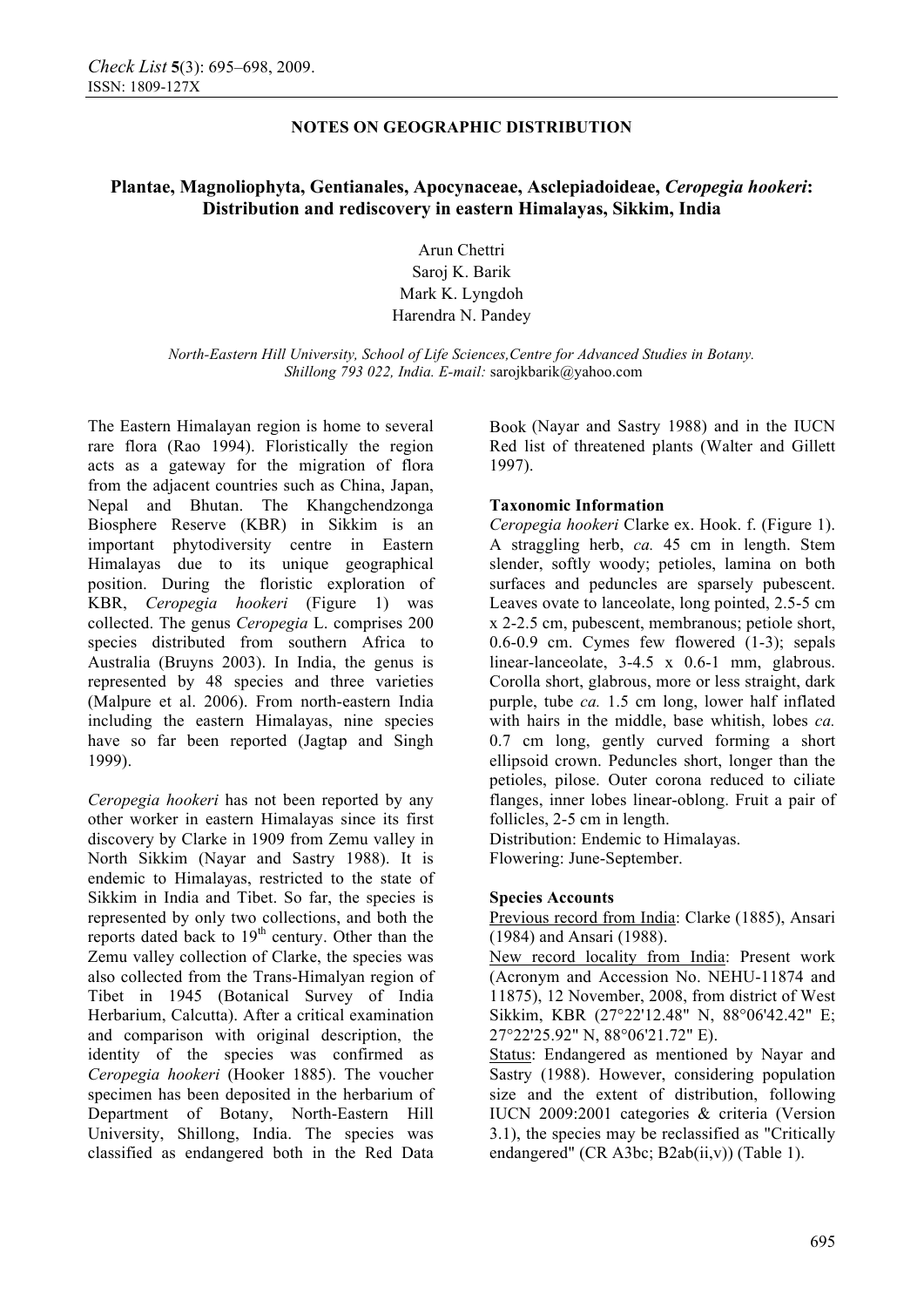Remarks: It was found at an elevation of 3100 m a.s.l. in temperate broad leaved forest of Akarey Vir area in KBR of West district in Sikkim (Figure 2). The specimen is often confused with *Ceropegia pubescens* Wall., which is also found in the same habitat along with *C. hookeri*. However, critical examination of both the species reveals several striking differences (Table 2).

The habitat of *C. hookeri* within the KBR is

increasingly exposed to disturbance as it falls along the trekking corridor of the tourists. Forest fragmentation due to felling of trees for fodder and small timber, and grazing by cattle and sheep are the other causative factors threatening the existence of the species in its natural habitat. In view of high intensity of disturbance to its natural habitat, the species might be extinct in the near future, unless adequate conservation measure for the species is taken.



**Figure 1.** (a) *Ceropegia hookeri* in natural habitat; (b) Flower; (c) Leaves; (d) Leaves and fruits; (e) Corona and (f) Lobes inner view.

**————————————————**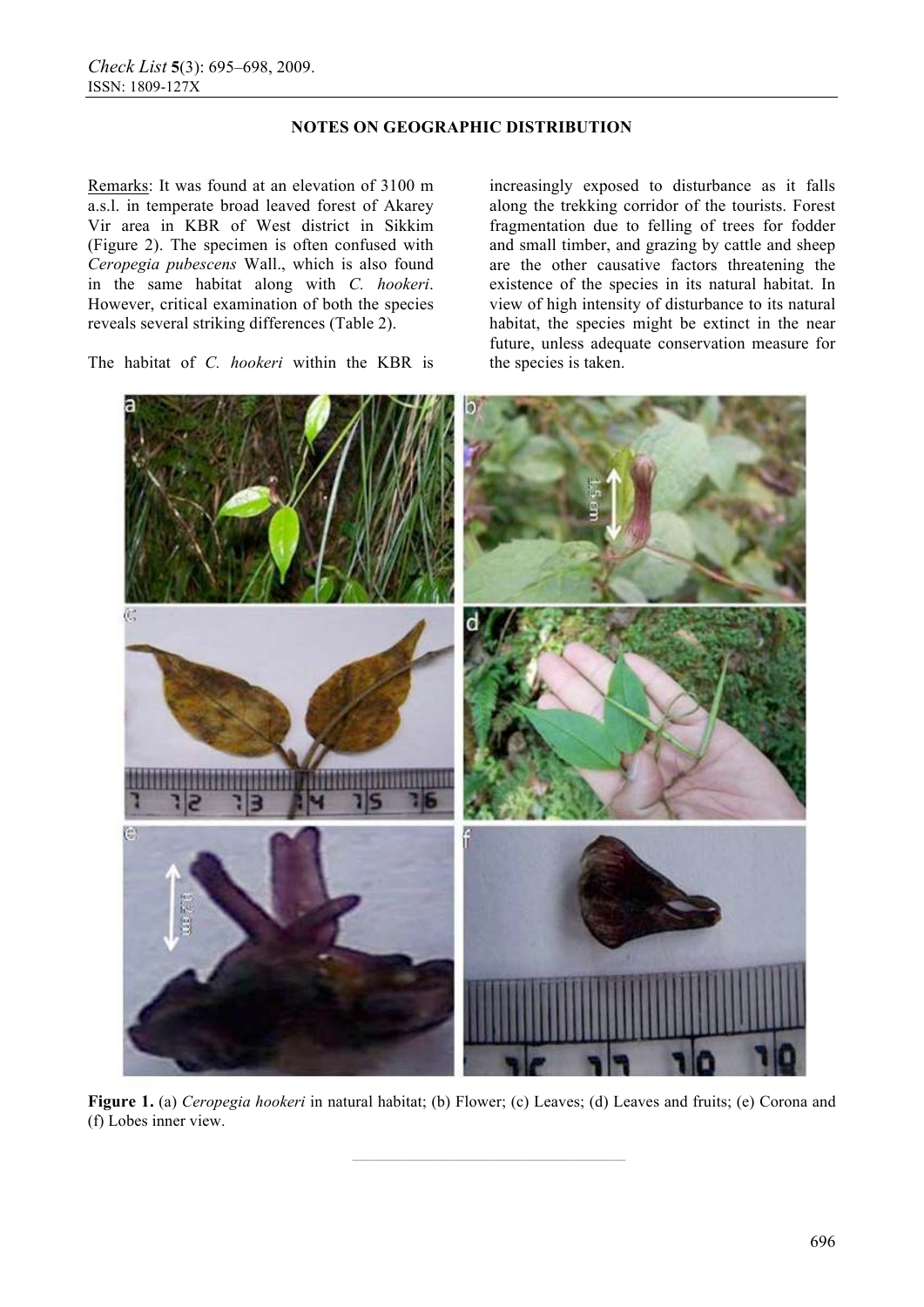The species can be conserved *in situ* through habitat protection as well as undertaking several *ex situ* conservation measures such as multiplying and introducing the species in the wild through micropropagation, establishing field gene banks and conserving the species in the existing institutional botanical gardens. Since the flower is beautiful, attractive and with a unique shape, the species may be planted in the gardens and may be multiplied and exploited as a commercial horticultural plant. For example, it may be planted in the experimental botanical garden of Botanical Survey of India, Himalayan Circle, Gangtok and in Kyongnosla alpine sanctuary under the control of the State Forest Department to ensure its perpetuation.

The species reported a century back from North district of Sikkim is now rediscovered from West

district of Sikkim, showing the extension of its distributional area. However, the species could not be located from its earlier reported area, in the Zemu valley, about 10 km north of Lachen in North Sikkim. The rediscovery of the species from the west district not only confirmed the extension of the geographical distribution of this species but also ensured the continued existence of it. The plants were growing in moist habitats both in undercanopy and open meadows. The associated species were *Arundinaria maling* Gamble, *Colquhounia coccinea* Wall., *Gaultheria fragrantissima* Wall., *Ilex dipyrena* Wall., *I. fragilis* Hook. f., *Lithocarpus pachyphylla* (Kurz) Rehder, *Paris polyphylla* Sm., *Piptanthus nepalensis* (Hook.) D. Don, *Rhododendron* spp., *Symplocos ramosissima* Wall. ex G. Don and *Zanthoxylum oxyphyllum* Edgew*.*



**Figure 2.** Location map of *Ceropegia hookeri* and *C. pubescens* in Khangchendzonga Biosphere Reserve (KBR) in Sikkim.